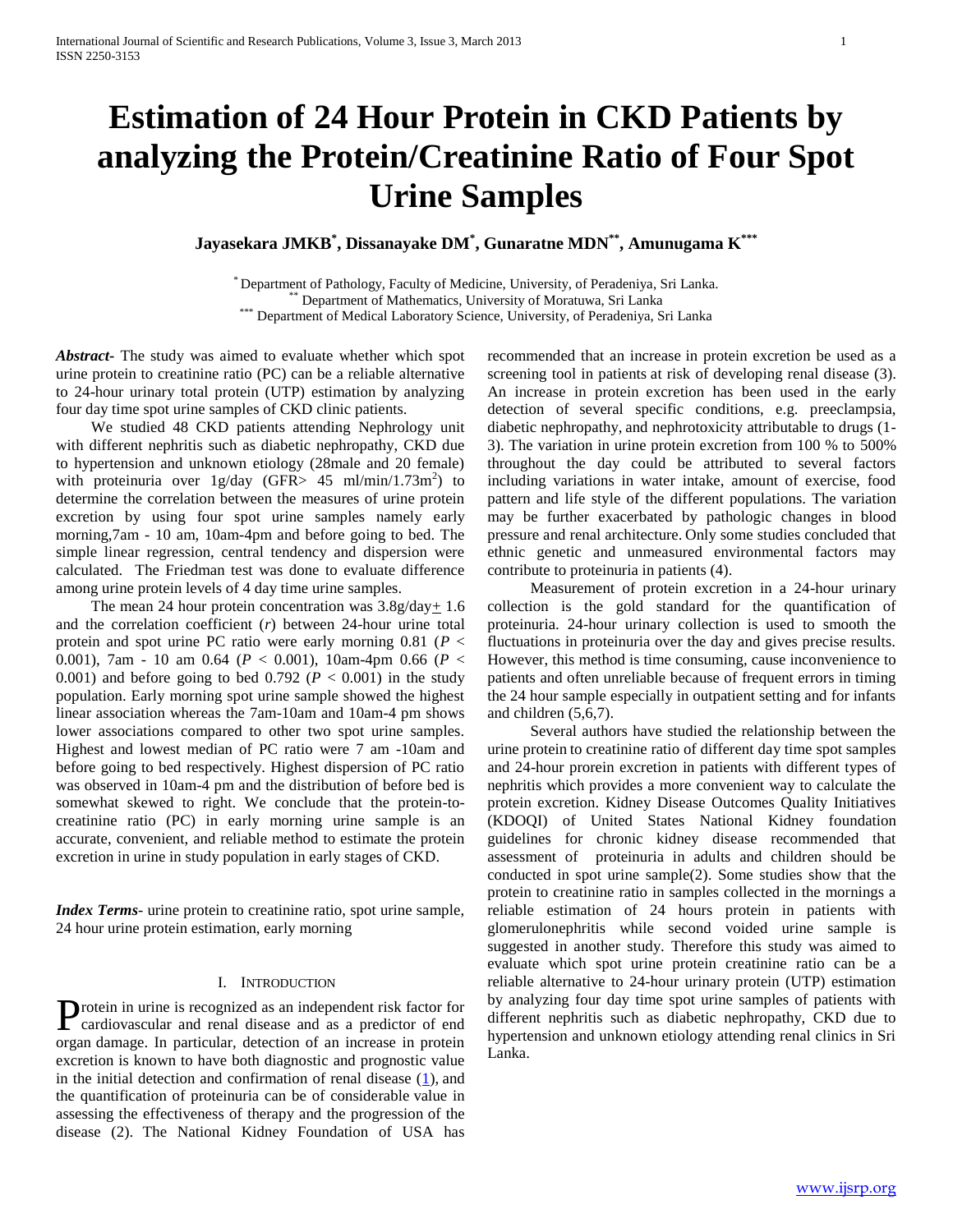International Journal of Scientific and Research Publications, Volume 3, Issue 3, March 2013 2 ISSN 2250-3153

### II. MATERIAL AND METHODS

 The ethical clearance was taken from the Ethical committee conducted by the Faculty of Medicine, University of Peradeniya, Sri Lanka and informed consent was taken from each participant. Forty eight (48) CKD patients with different types of nephritis such as diabetic nephropathy, due to hypertension and unknown etiology attending nephrology unit at General Hospital Kandy were selected for the study. The age range of the patients was 18 to 65 years.CKD patients with GFR greater than  $45$  ml/min/1.73m<sup>2</sup> were chosen for the study including 28 male (age 54+11) and 20 female (age 47+8) Patients. Clinical records (files) of the patients were considered and 24 hours protein greater than 1g/24 hours were selected for the study. Although clear instructions were given for all patients regarding urine sample collection, 6 (11%) patients were excluded due to substandard urine collection.Ten milliliters (10 ml) of four (4) spot urine samples namely early morning, spot samples between 7am - 10 am and 10am-4pm and before going to bed were collected, centrifuged and supernatants were frozen immediately at  $-20^{\circ}$  C for one day. The 24 hour urine sample was also collected in the same day. The concentrations of total protein in urine in both 24 hour and spot samples were measured by using turbidometric assay (U/CSF protein assay kit, sensitivity-4mg/dl) and the urine creatinine of spot urine samples were measured by using modified Jaffe method(Roche reagent). The PC ratios of all spot samples were calculated by dividing protein concentration (mg/dl) by urine creatinine concentration (mg/dl). Central tendency and data dispersion were observed with a boxplot diagram and Friedman test was done to evaluate whether there are significant differences among evaluated 4 day time spot urine samples. The relationship between 24HUP and PC ratio were evaluated with Pearson correlation coefficient and simple linear regression analysis by using Minitab statistical soft ware.

#### III. RESULTS

 The box plot diagram depicts PC ratio of the four study samples. According to the box plot the highest median was observed during samples collected between 7 am -10am and lowest was before parting to bed. Highest dispersion observed during 10am-4 pm and the distribution was skewed to right in samples collected before going to bed.



# **Figure 1- Box plot diagram of PC ratios of four spot urine samples**

 The relationship between 24-hour urine total protein and spot urine PC ratio were tested with Pearson correlation coefficients. All PC ratios of spot urine samples showed significant linear relationships (<0.0001) with 24-hour urine total protein.

 The correlation coefficient (r) between 24-hour urine total protein and spot urine PC ratio are givan in Table 1.

|                             | Early morning | 7am to 10am | $10am-4pm$ | Before bed |
|-----------------------------|---------------|-------------|------------|------------|
| Correlation cofficient 0.81 |               | 0.64        | 0.66       | 0.79       |
| P value                     | < .0001       | < .0001     | < .0001    | < .0001    |

# **Table 1. Correlation coefficient between 24 hour urine total protein and spot urine PC ratios**

 Early morning spot urine sample showed the highest linear relationship whereas the 7am-10am and 10am-4 pm samples showed lower linear relationships compared to other spot urine samples.

 Regression models involve total urinary proteins as independent variable and PC ratio as the dependant variable which helps to understand how the typical value of the PC ratio changes when total UTP is varied.

 The Friedman test was applied to compare the effect of time on PC ratios. The Friedman test provides the desired test of null hypothesis; all time effects are zero vs. alternative hypothesis: not all time effects are zero. The PC ratio versus time was blocked by patients and the test statistic, had a p-value of 0.446 (P>0.05). Therefore the data do not support that the overall median difference as an effect of time.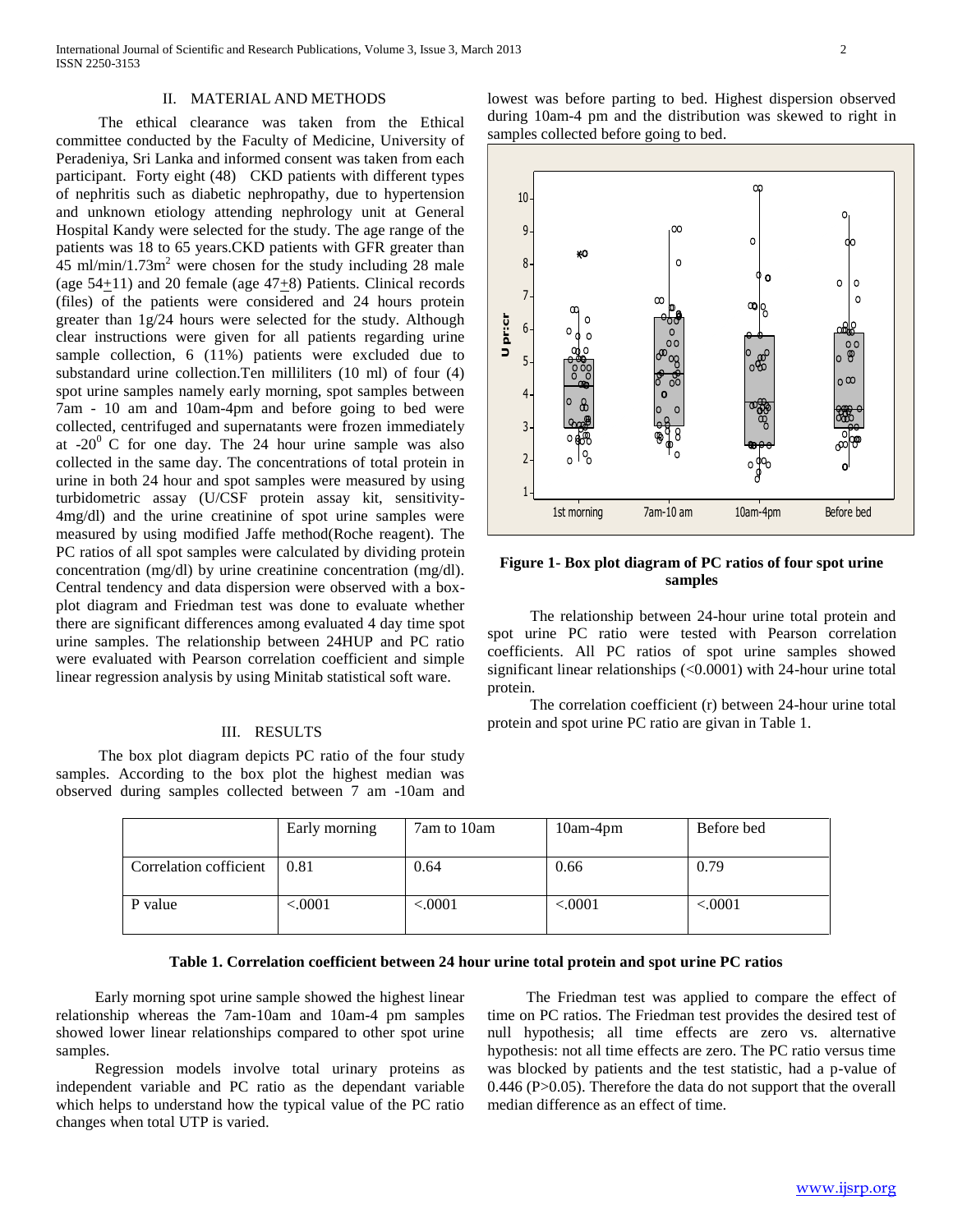







# **Figure 1 – Relationship between PC ratio in spot urine samples and 24 hour total urine protein**

| Spot urine sample          | <b>Regression equation</b>        | R <sub>2</sub> | P value  |
|----------------------------|-----------------------------------|----------------|----------|
|                            |                                   |                |          |
| 1 <sup>st</sup><br>morning | U pr:cr=0.63192+0.00091971×24HUpr | 0.6617         | $-.0001$ |
| $7-$ am-10am               | U pr:cr=1.6424+0.00082484×24HUpr  | 0.4055         | $-.0001$ |
| 10am-4pm                   | U pr:cr=0.36161+0.00107×24HUpr    | 0.4363         | < .0001  |
| <b>Before</b> bed          | U pr:cr=0.12113+0.00111×24HUpr    | 0.6265         | $-.0001$ |

#### **Table 2- Regression equations for spot samples**

# IV. DISCUSSION

 **Quantification of proteinuria is important for monitoring disease progress and the response to therapies in patients with different types of nephritis such as** diabetic nephropathy, due to hypertension and unknown etiology. Recently, collecting 24 h urine sample for estimation of total protein has been the standard method(8,9). However, 24 h urinary collections are cumbersome and frequently unreliable

due to inadequate collection (11% samples were discarded in this study due to incomplete sample collection) hence a reliable and convenient estimation easy measure like the spot urine PC ratio would be ideal in clinical practice. This study investigated the agreement between 24 h urine total protein and urine PC ratio of four spot urine samples in patients with diabetic nephropathy, CKD due to hypertension and unknown etiology.

 Several investigators studied the relationship between the PC ratio and 24-h protein excretion. Ginsberg et al. (10) was investigated a correlation coefficient of 0.972, these authors also studied the variation of this relationship during the course of 24 h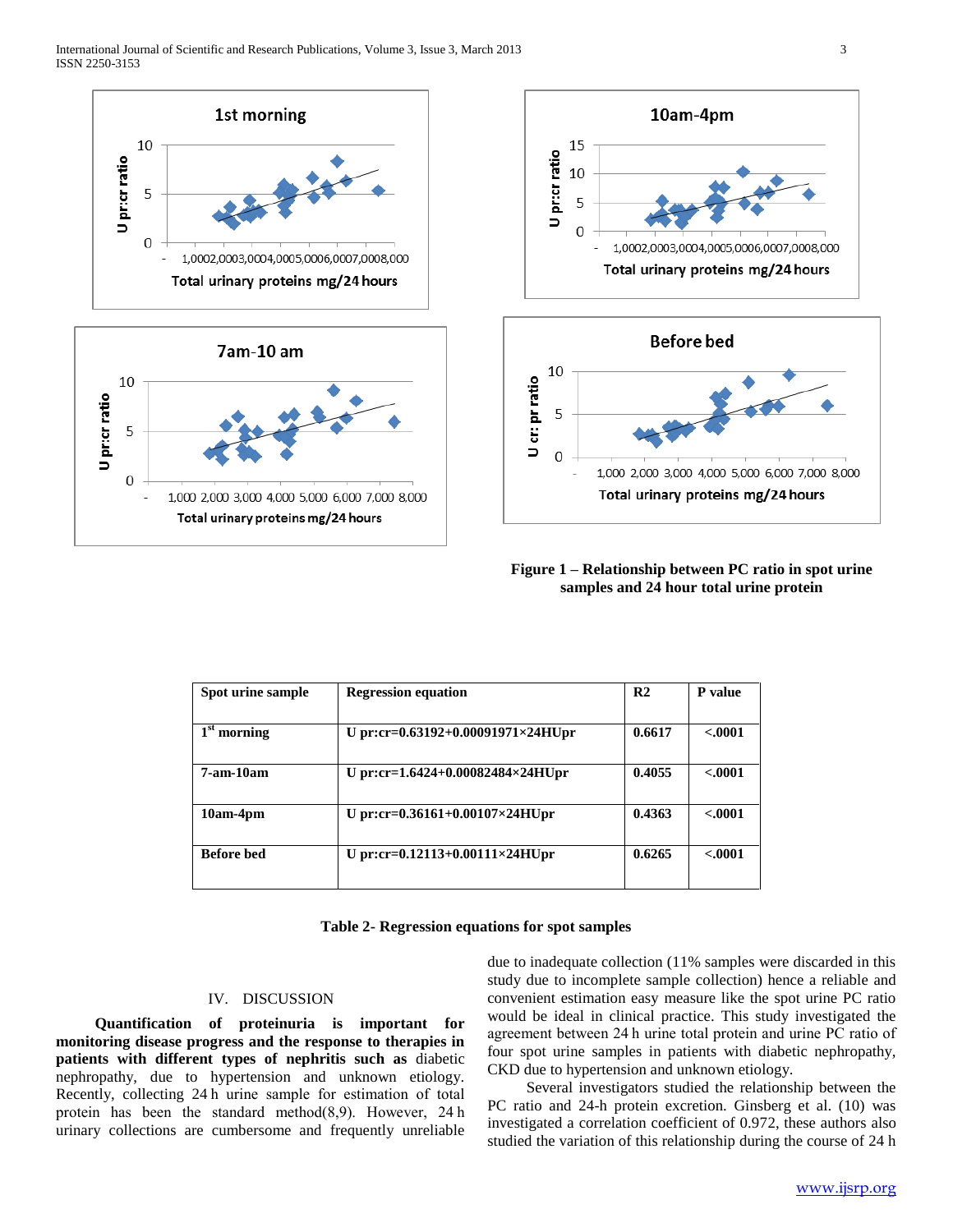by studying the PC ratio and absolute amount of protein excreted in urine samples 24 hours from 46 patients collected over timed periods throughout the day. They identified that the relationship varied by as much as 30% but that during normal daylight activity when most random samples are likely to be collected the variation was minimal. The greatest differences were seen during the times when the patients were most likely to be recumbent. These authors concluded on the basis of these data that the PC ratio of a spot urine could be used as a reliable estimator of the 24-h urine protein excretion. Further, several investigators have made similar observations and drawn similar conclusions (11), whereas others have stated a preference for the first sample collected after the first morning void (12,13). However, some authors have pointed out that regression analysis and the reporting of a correlation coefficient indicate the degree of linear association between the two variables but do not enable a reliable decision to be made to replace one with the other (14). Thus, the high degree of association between the PC ratio and the 24-h protein excretion does not necessarily give reliable information on whether use of the ratio in a random sample will enable clinicians to reduce their dependence on the 24-h urine collection.

 Another study showed that urine protein excretion was influenced by physical activity. They studied 48 patients with proteinuria and varying levels of physical activity to determine the correlation between the measures of urine protein excretion. The correlation coefficient (r) between 24-hour urine total protein and random urine P-C ratio was  $0.75$  ( $P < 0.01$ ) in the overall study population, but varied according to the level of proteinuria and physical activity in a stratified analysis. Thay conclude that the random urine P-C ratio is a reliable and practical way of estimating and following proteinuria, but its precision and accuracy may be affected by the level of patient physical activity(15).

 The present study also reveled that a best correlation coefficient of 0.812 with early morning urine sample and the Friedman test was used to detect differences in 4 day time spot urine samples that not showed any significant difference among them.

 According to the kidney disease management guidelines, 24 h urine total protein <0.5 g/day has been used as one of the remission criteria for diagnosing kidney diseases. Proteinuria of >1 g/day is considered as clinically significant or a threshold to recommend renal biopsy, while proteinuria >3.5 g/day is severe in the nephrotic range. In this study, proteinuria  $> 1g/day$  were considered for calculation and analysis because renal biopsies are rarely carried out in our health system therefore we can conclude that early morning PC ratio of spot urine sample shows the highest linear relationship with 24 hour protein excretion.

 Therefore we conclude that the protein-to-creatinine ratio (PC) in early morning urine sample is an accurate, convenient, and reliable method to estimate the 24 hour protein excretion in urine in study population in early stages of CKD patients (protein excretion >1g/day). Other three urine samples such as 7am-10am, 10am-4pm and before bed will also be used for the estimation.

#### ACKNOWLEDGMENT

 The authors wish to acknowledge the Analytical Instruments Private Limited, Sri Lanka, for providing chemicals and reagents for this study.

#### **REFERENCES**

- [1] D. Levy, W.B. Kannel, P.S. Parfrey, M.G. Larson, B.F. Culleton, "Proteinuria as a risk factor for cardiovascular disease and mortality in older people: a prospective study," Am. J. Med, 2000,vol.109,pp.1-8.
- [2] KDOQI Chronic Kidney Disease Work Group, "Kidney Disease Outcomes Quality Initiative. Clinical practice guidelines for chronic kidney disease: evaluation, classification and stratification," Am. J. Kidney. Dis. 2002,vol,39. (Supp 1):S46.
- [3] "National Institute for Health and Clinical Excellence. Chronic Kidney Disease: National Clinical Guideline for Early Identification and Management in Adults in Primary and Secundary Care," Clinical. Guideline 73, 2008. Available at: http://www.nice.org.uk/nicemedia/live/12069/42117/42117.pdf [Accessed: August 10, 2011].
- [4] C.P. Price, R.G. Newall, J.C. Boyd, " Use of Protein: Creatinine ratio measurements on random urine samples for prediction of significant proteinuria, a systematic review, " Clin. Chem. 2005,vol.51,pp.1577-86.
- [5] V.V. Hörbe, Antunes, F.J. Veríssimo Veronese, J.V. Morales, " Diagnostic accuracy of the protein/creatinine ratio in urine samples to estimate 24-h proteinuria in patients with primary glomerulopathies: a longitudinal study," Nephrol. Dial. Transplant. 2008,vol.23,pp.2242-6.
- [6] J.V. Morales, R. Weber, M.B. Wagner, E.J. Barros, " Is morning urinary protein/creatinine ratio a reliable estimator of 24-hour proteinuria in patientes with glomerulonephritis and different levels of renal function, " J. Nephrol .2004,vol.17(5),pp.666-72.
- [7] C. Lane, M. Brown, W. Dunsmuir, J. Kelly, G. Mangos, " *Can spot urine protein/creatinine ratio replace 24 h urine protein in usual clinical nephrology?,*" Nephrology. (Carlton) 2006,vol. 11,pp.245-9.
- [8] P. Ruggenenti, F. Gaspari, A. Perna, G. Remuzzi. "Cross sectional longitudinal study of spot morning urine protein:creatinine ratio, 24 hour urine protein excretion rate, glomerular filtration rate, and end stage renal failure in chronic renal disease in patients without diabetes," Brit. Med .J .1998,vol.316,.pp.301-9.
- [9] H.J. Lambers Heerspink, R.T. Gansevoort, B.M. Brenner, M.E. Cooper, H.H. Parving, S. Shahinfar, et al. "*Comparison of different measures of urinary protein excretion for prediction of renal events*," J. Am. Soc. Nephrol. 2010,vol.21,pp.1355-60.
- [10] J.M. Gindberg, B.S Chang, R. Matarese, S. Garella, "*Use of single voided urine samples to estimate quantitative proteinuria*," N. Engl. J. Med. 1983,vol.309,pp.:1543-6.
- [11] S.J. Schwab, L. Christensen, K. Dougherty, S. Klahr, "*Quantitation of proteinuria by use of protein to creatinine ratios in single urine samples,*" Arch. Intern. Med .1987,vol. 147,pp. 943-944.
- [12] M.G. Koopman, R.T. Krediet, G.C.M. Koomen, J.Strackee, L. Arisz, "*Circadian rhythm of proteinuria: consequences of the use of protein:creatinine ratios,*" Nephrol. Dial .Transplant .1989vol,4,pp. 9-14
- [13] E.H. Dyson*, E.J. Will, A.M. Davison, A.H. O'Malley, H.T. Shepherd, R.G. Jones. "Use of the urinary protein creatinine index to assess proteinuria in renal transplant patients,"* Nephrol. Dial. Transplant. 1992*,vol.*7*,pp.*450*-452.*
- [14] V.C. Chitalia, J .Kothari, E.J. Wells, J.H. Livesey, R.A. Robson, M. Searle, et al, " *Cost-benefit analysis and prediction of 24-hour proteinuria from the spot urine protein-creatinine ratio*,"Clin. Nephrol. 2001vol.55,pp.436-447.
- [15] *Seyed-Ali Sadjadi, [Navin Jaipaul,](file:///D:\24%20hour%20papers\correlation-of-random-urine-protein-creatinine-p-c-ratio-with-24-hour--peer-reviewed-article-TCRM.htm%23other_articles) "* Correlation of random urine protein creatinine (P-C) ratio with 24-hour urine protein and P-C ratio, based on physical activity: a pilot study,*" [Therapeutics and](http://www.dovepress.com/therapeutics-and-clinical-risk-management-journal)  [Clinical Risk Management.](http://www.dovepress.com/therapeutics-and-clinical-risk-management-journal) 2010 Vol 6, pp. 351 – 357.*
- [16] W.F. Keane, G. Eknoyan, " Proteinuria, albuminuria, risk, assessment, detection, elimination (PARADE)" A position paper of the National Kidney Foundation. Am. J .Kidney .Dis .1999,vol.33,pp.1004-10